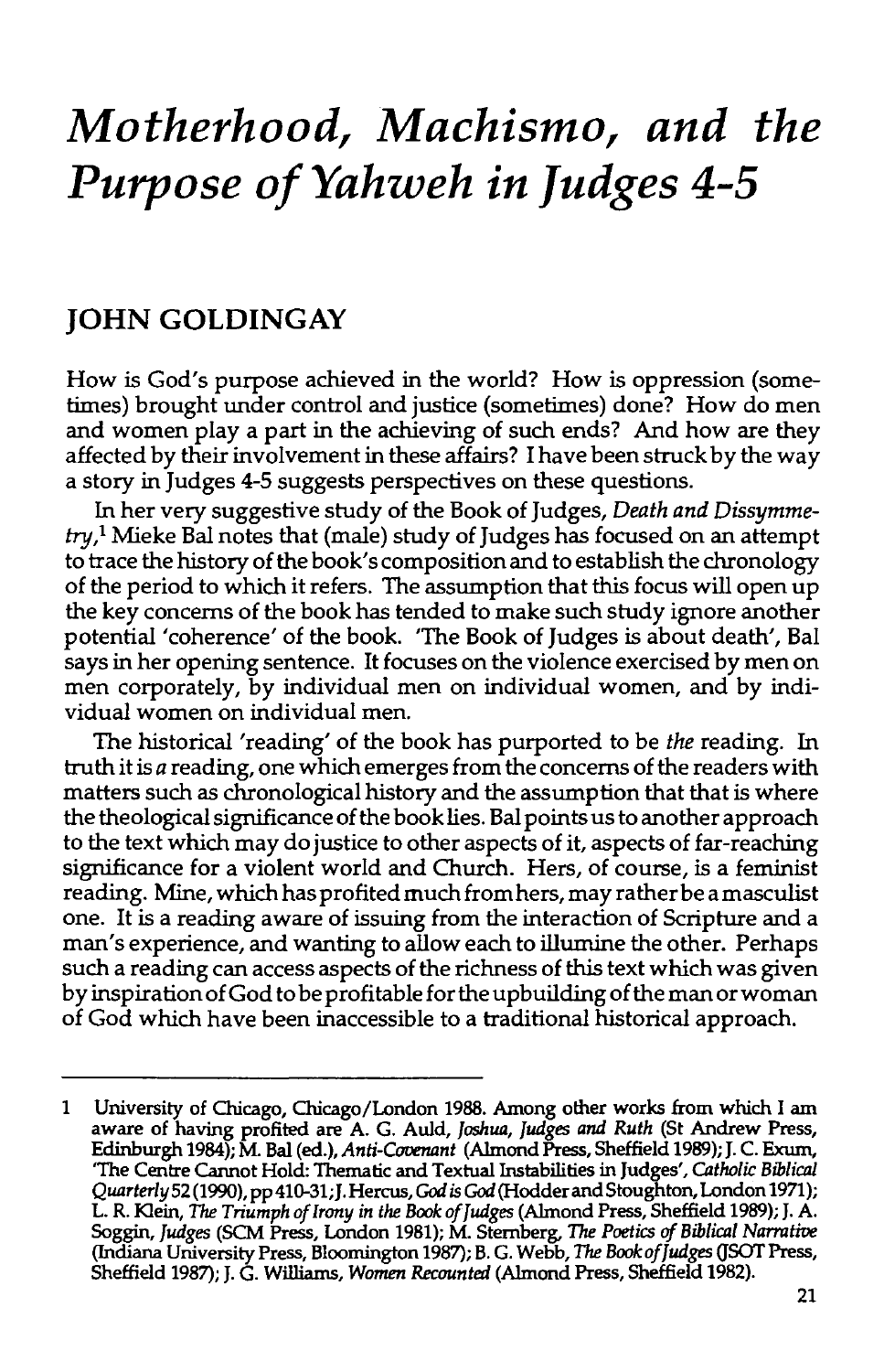## The judges: a series of unlikely heroes

In Israel's world as in ours a significant role was fulfilled by officiallyrecognized leaders of church and world with their institutional positions, by kings such as David, Solomon, and Josiah. When there were no kings in Israel (and, indeed, sometimes when there were), the role had to be played by people who had no institutional position, people who were the ancient equivalent to Martin Luther King, Mother Teresa and Bob Geldof. They are usually referred to as 'judges,' though administering the legal system is not prominent in the stories told about them. In the Bible's way of speaking, being a 'judge' is a matter of seeing that God's 'just and gentle government' of the world becomes a reality. That involves bringing people the gift of freedom, so that judging people is not so different from bringing them salvation and they can as easily be called 'saviours' as 'judges'.

By definition the judges were people who had no place in an institutional or constitutional structure. Neither were they people who would have had such a place if there had been such a structure, as is apparent when one considers who they were. The first was Othniel, who brought about a famous victory over an Aramaean king with a name long enough to mirror the threat he signified to Israel; and Othniel was merely Caleb's younger brother. A theme of these stories is announced: we know very well already from Scripture that younger brothers are despised by human reckoning but/ and favoured by God. The second judge is a man called Ehud, who indulged in an assassination worthy of a place in a late-night horror movie. He had to do his stabbing with his left hand, because he was disabled (not merely lefthanded, as the translations say).<sup>2</sup> He was not the sort of person who could have been a king (for kings such as Saul and David are emphatically handsome blue-eyed boys) or a priest (for priests had to be physically without blemish, like the sacrifices they offered). The third judge was an obscure man called Shamgar son of Anat, who killed six hundred Philistines with an oxgoad. 'He too delivered Israel', the story comments; but his name marks him as Canaanite (and Anat is the name of a Canaanite goddess) who presumably acted on his own people's behalf and benefited Israel only accidentally.

Later in Judges we will read of the liberating, judging activity of a further line of unlikely heroes, unlikely in their case not because of their position in society but because of their personal and moral qualities. There will be the disbelieving, fearful, sign-seeking, vengeful Gideon, who ends up leading Israel into the idolatry from which the judges were supposed to deliver people. There will be his son Abimelech, who was so stupid he wanted to be king (a post no-one in their senses ever covets). There will be the outcast Jephthah, who was willing to kill his daughter rather than reconsider his relationship with Yahweh. There will be Samson with his fateful addiction to sex and violence.

<sup>2</sup> He was *'itter yad-ye mino,* 'bound/lame as to his right hand'.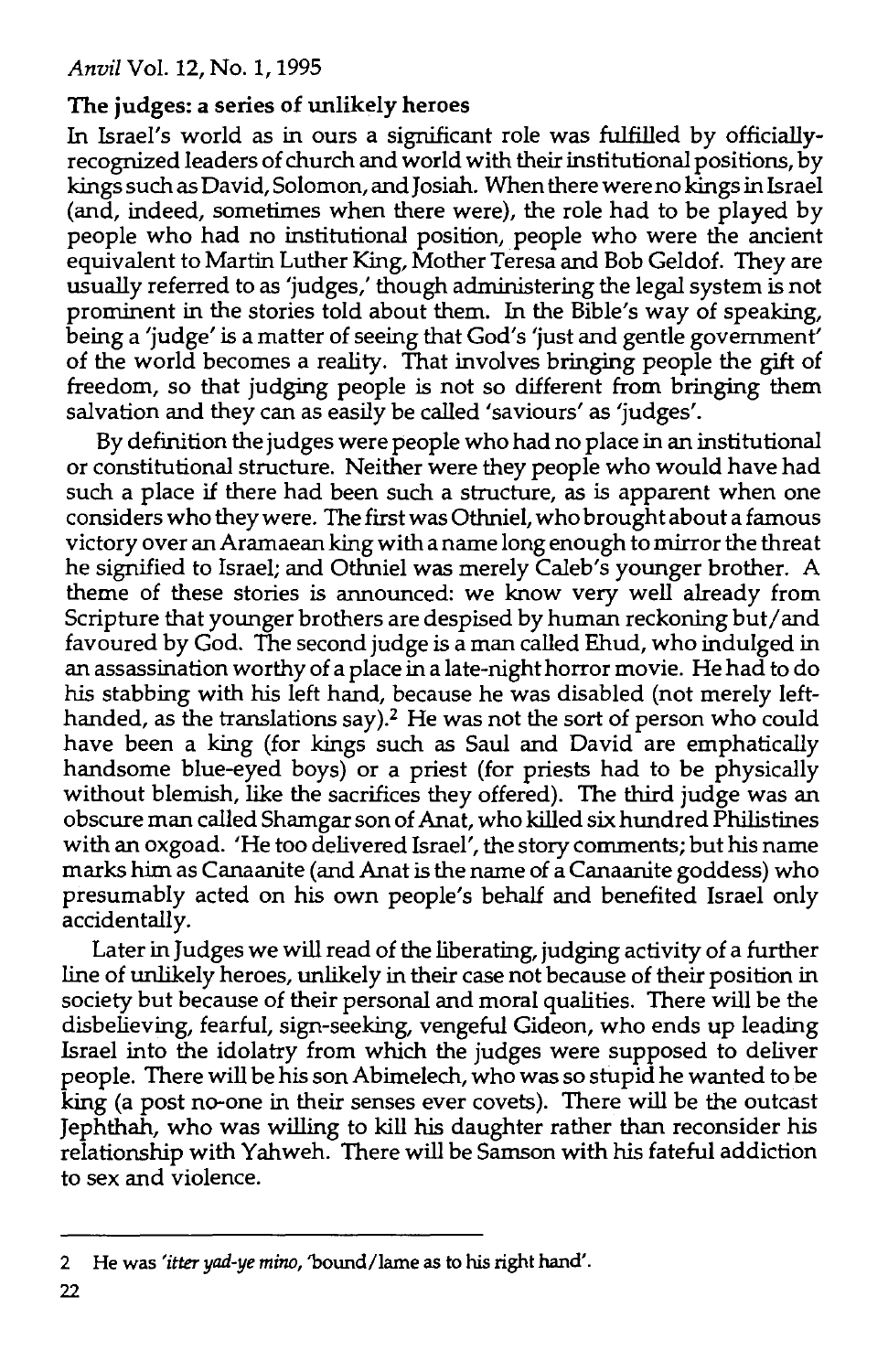#### Deborah: judge, prophet, leader, poet

Amidst such a line, Deborah has the right to hold her head rather high, even if it will not be surprising if she too turns out to have her blind spots. Let it not be said that a woman cannot hold her head high as a leader. The encouragement her portrait offers scarcely prepares us for the horror of the way a woman is treated in the last story of the Book of Judges, though the violence even of her story perhaps does.

The stories of younger brother Othniel, handicapped Ehud, and Canaanite Shamgar have put question marks by eldest-ism, able-ism, and racism; Deborah's story will undermine sexism. They have all been marginal people, such as everyone knows God does not use - the young, the disabled, and the foreign. Now there appears a woman. Everyone knows they have no place in the structure of responsibility and power. Their job is to follow the men's lead.

When Deborah is introduced, the story places great emphasis on her being a woman. She is 'Deborah' (a woman's name, of course), 'a prophetess' (Hebrew has a feminine noun for that like English), and 'woman' or 'wife' of Lappidot. Even this word 'lappidot', meaning torches, flames, or flashes, is a feminine word, a strange usage if it is the name of a man. Perhaps 'woman of flashes' is a description of Deborah herself, not the name of her husband. This would then fit with the fact that her husband is not otherwise mentioned - a married woman tends to be described as 'the wife of so-and-so' more often than Deborah is. She is not even identified by her father. She operates as an independent person: she is just 'Deborah'.

Many of the names in this story do seem to be significant. Deborah' s name means 'bee'. That other characterization as 'woman of torches' hints at her being a woman of fire, a woman: who flames and flashes, as indeed she is. She is a woman with the gift of prophecy, with a sting in her tail and a flash in her eye. With the help of Yahweh her story will subvert the patriarchal presuppositions of Israel's social order (or ours). She is a woman who takes the lead, and does so in national life; there is no hint that a woman's role is confined to the home. The story we are about to consider begins with the Israelites as thralls and chattels and ends with them once again free to control their own destiny; the change comes about because of the initiative of a woman.

She is almost the first person to be called a prophet in Israel's story. Abraham was once called a prophet because he was a person whose prayer God heard (Gen. 20:7). Miriam was called a prophet because she was someone who led Israelite women in praise (Exod. 15:20). Bee is the first named prophet who brings a word from God that shapes history in the way the word of God will do in the Books of Kings. She will not be the last woman in the prophetic line; it continues in the persons of figures such as Isaiah's wife and Huldah. It is perhaps also as a prophet that she leads the singing preserved in Judges 5, like Miriam after the Israelites' escape from the Red Sea. To judge from Joel2:28-32, Acts 2, and 1 Cor. 14, she stands as a promise regarding the way God can use a woman, a promise open to being newly fulfilled once the Holy Spirit is at work in the church of Jesus.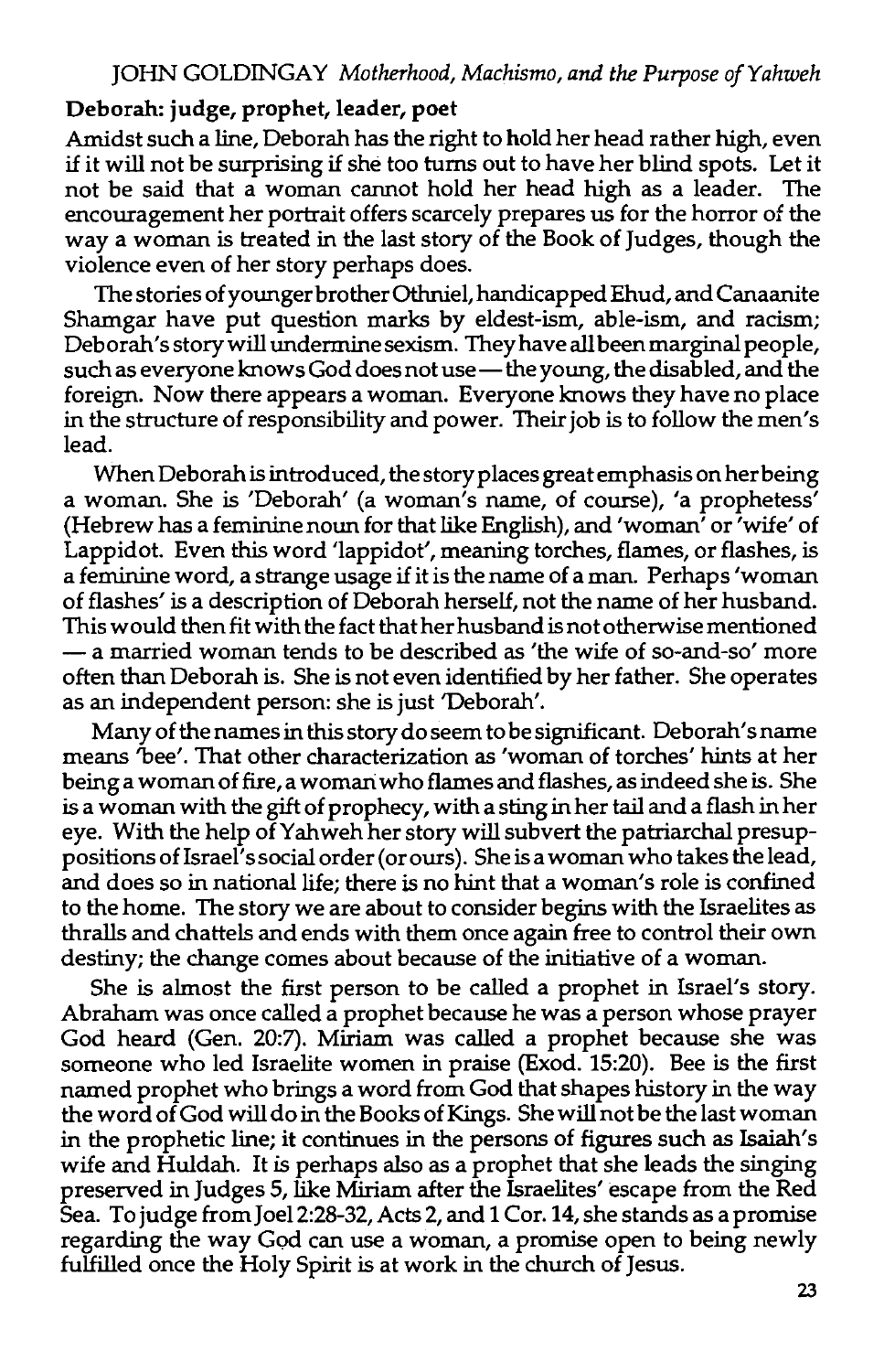She was also active as a judge in Israel. In general, judgment in the sense of deciding legal cases was the business of the senior men in the community, who would gather in the square inside the city gate to decide on legal matters. But on some occasions of contention people might have recourse to a person who was known to have special insight and who would be asked to decide between their conflicting claims. In a famous story two mothers went to Solomon to get him to resolve a dispute over who was the true mother of a child, and he has the God-given wisdom to be able to do so in a way which makes absolutely clear which of them is the pretender (1 Kings 3). Bee was that kind of wise woman. Her wisdom, too, came from God. She sat under a palm tree between Ramah and Bethel, available for consultation. That in itselfhintsatGod'sinvolvement. This was no ordinary palm tree. Palm trees do not grow on the ridge of the mountains of Ephraim a thousand metres above sea level, and the word the story uses is not the ordinary word for a palm tree but one also used for a pole or column, a religious object which reminded people of the presence of God, like the pillar Jacob set up at Bethel. Bee sat there in the presence of God and sought God's wisdom for people. So as well as being Israel's first proper prophet, this woman is Israel's first proper judge (in the sense of someone who sorts out disputes). Her woman's insight is given by God, given back to God, and used by God.

She is 'a mother in Israel' (5:7). The Book of Proverbs shows how parents in Israel shared with each other the responsibility and authority to provide for their children and to teach them the ways of godly wisdom. The story tells us of no family of her own that Bee had, but as a metaphorical mother she exercised a parent's responsibility and authority over Israel. As someone who combined the role of judge, prophet, leader, and poet, there is no doubt that she is the greatest figure in the book. It is certainly striking that the only person in scripture who combines all these roles is a woman, but then it is often thecaseinourculture, too, thatwomenhavetolearn tolivewithamore bewildering and demanding combination of roles than men do!

#### The crisis Deborah confronts

The situation in which Deborah initiates the action is the one which recurs through the Book of Judges. Israel had turned its back on Yahweh, who had responded by casting it off for a while and allowing it to come under the control of 'King Jabin of Canaan, who reigned in Hazor'. The second phrase helps to make sense of the first. The Canaanites were the indigenous population of Palestine, in possession of the land before the Israelites. They were not one political entity, however, but a series of independent city-states, and in this sense there was no such thing as a king of Canaan as a whole. But Hazor was much the biggest Canaanite city, and we know that its king was viewed as *the* king in Canaan by the far away power in Iraq.

The city of Hazor stands in a commanding position fifteen kilometres north of Lake Galilee, controlling the highways north to Lebanon, north-east to Syria and Iraq, south to Palestine and Egypt, west to the Mediterranean. It is an imposing site, a kilometre square, not much by modern standards, but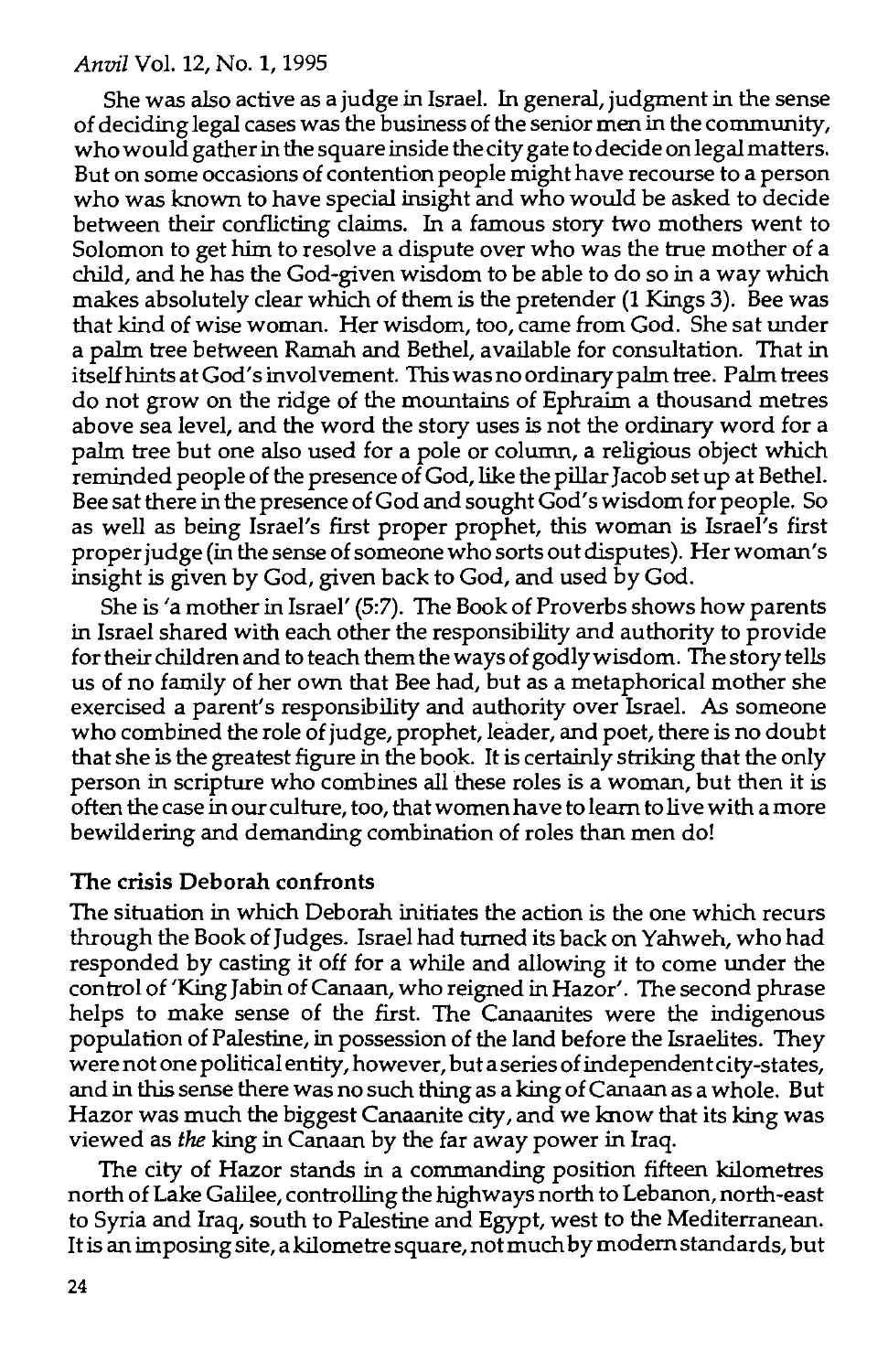gigantic by those of ancient Palestine; no other city comes near it. The story of Joshua conquering this huge city (without a miracle) in Joshua 11 is a far more astounding one than the story of his conquering little Jericho. But Israelite possession of it evidently did not last, for it is again a centre of Canaanite authority, ruled by a different Jabin (presumably) from the Jabin ofJoshua's day. His name may also be significant, in an ironic way. It means 'discerning.'

Jab in's army commander is a man called Sisera. His name is significant for a different reason. It is not an Israelite or Canaanite one; the best guess is that it is Philistine. The Philistines migrated into Canaan from the Greek islands, just after the Israelites from the opposite direction. It was they who gave the country the name 'Palestine'; we do not know the location of Sisera's city, though it is significant that its name was 'Haroshet of the Gentiles'. The Canaanites, Philistines, and Israelites lived in uneasy coexistence in the country, sometimes two of them in alliance against the third. We have noted the hint that the Israelites could at least recognize Canaanite Shamgar as someone with whom they shared the Philistines as a common enemy. More often, perhaps, it was the Canaanites and Philistines who were in alliance, and this is one of those moments. These two peoples have combined forces and they hold the Israelites in a pincer.

Some awareness of Palestinian geography helps to clarify one way in which they did that. To oversimplify, the main part of the country (west of the Jordan) divides into four blocks. The northernmost is the mountains of Galilee. The southemmost two blocks comprise the mountain ridge north and south of Jerusalem, which among the Israelites was allocated to the tribe ofEphraim and the tribe ofJudah. Between these mountain areas is a sizeable plain.

Either side of the plain and controlling communications in both directions lie Hazor and a number of other cities such as Bet Shean, Taanach, and Megiddo, which were in Philistine or Canaanite hands. The Israelites live in the mountains either side of this plain and have difficulty reaching each other because of these powers in between, like Palestinians trying to get between different parts of Jordan, Lebanon, the West Bank and Gaza today. Caravans cease and travellers have to avoid the main roads and travel by sidetracks that will bring their own hazards (5:6).

The fact that the Israelites lived in the mountains reflects the fact that they were the technologically less sophisticated people of their day (again, like contemporary Palestinians in the West Bank). Jabin and Sisera had a vast fleet of iron-reinforced chariots, but the iron age has not dawned on the Israelites, who lack even sword or spear (5:8). As ever, the technologically more sophisticated nation can use its expertise to control the destiny of the less sophisticated.

Only when they saw the trouble they were in through turning away from Yahweh did the Israelites turn back and cry for help from Yahweh. Their 'crying for help' deserves noting. It is one of a number of ways in which a story such as this one reminds us of the Israelites' rescue from Egypt and their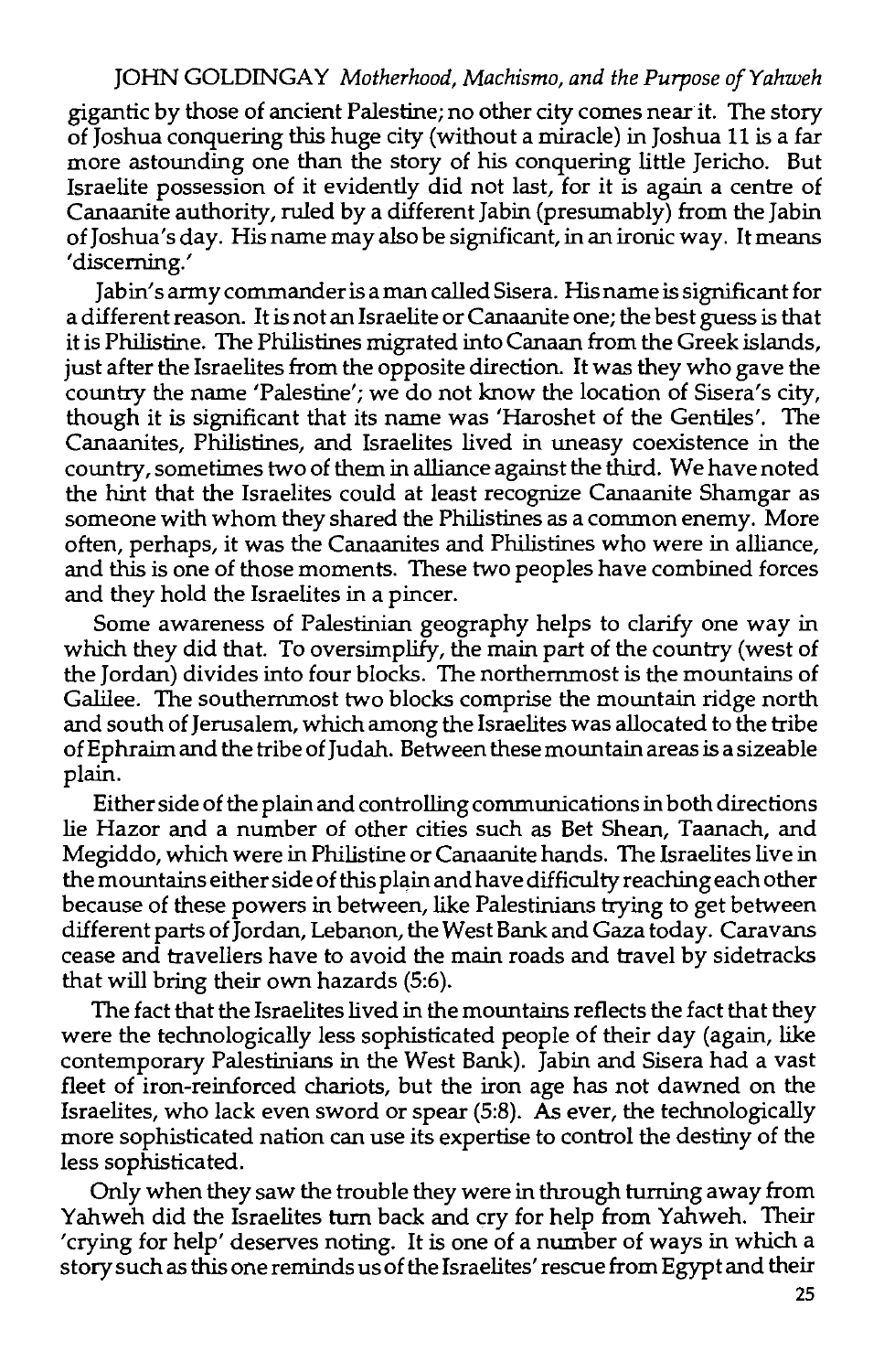receiving their new home in Canaan. During their oppression in Egypt and during the generation they spent as nomads in Sinai they had often 'cried out for help' to Yahweh, and received it. Their experience of oppression in Canaan, deprived of true enjoyment of the homeland promised them there, is like a continuation of that earlier experience. After all, the name of the villain, Jabin, is the same. The technological problem is the same; it was the Canaanites' possession of superior equipment that had hindered the Israelites' making a more complete job of occupying the land in Joshua's day (Joshua 17:16; Judges 1:19). The Israelites therefore respond to the crisis in the appropriate way. Their experience in Egypt and in Sinai proved that Y ahweh was the kind of God who hears the cry of the oppressed, even when their oppression is their own fault. They know they have to live with the exodus-Sinai God as exodus-Sinai people. They set their hope on the exodus-Sinai God honouring that.

## **Barak the reluctant general**

Apart from crying out to Yahweh, as far as the story tells us, the Israelites do nothing - until Bee makes them. She sends for a man called Barak ben Abinoam, Barak son of Abinoam (adding a man's father's name or a woman's husband's name being the equivalent of adding their surname in English). Barak belonged to the tribe of Naphtali and lived in a town in northern Galilee called Kedesh, well beyond Hazor. Bee herself lived near the southern end of the area of the tribe of Ephraim. They come almost from two extremes of the area of the tribes most affected by the constraints imposed by Jabin and Sisera. The tribes Barak summons are the major Galilean tribes of Zebulun and Naphtali; the other tribes who also take part are from the mountains on the south side of the plain, Ephraim, Benjamin, and Machir (Manasseh), along with lssachar, who shared the plain itself (in theory) with Zebulun. Other tribes a little further away are chided for not taking part; those of the far south are not mentioned (see 5:14-18).

Something else links but distances Deborah and Barak. Barak's name is again significant. Bee was the woman of 'flashes'; 'Barak' itself means 'lightning'. They are very similar people, but very different.

So Bee summons Lightning. 'Yahweh the God of Israel commands you, "Go, take up position at Mount Tabor, bringing ten thousand from the tribe of Naphtali and the tribe of Zebulun. I will draw out Sisera, the general of Jabin's army, to meet you by the Wadi Qishon with his chariots and his troops; and I will give him into your hand."' Mount Tabor and the River Qishon stand on the northern and the southern sides of that plain which the Canaanites and the Philistines control; the main road which the Israelites cannot use runs past these places on its way from Damascus and the east to the sea coast and Egypt.

The pattern of Israel's original victories over the Jabins of Joshua's day is being repeated: once again Israelis being challenged to take on the Canaanites against all the odds. God gives Lightning a command and a promise. If he will do what God says, he will see God act. The Israelites will not really have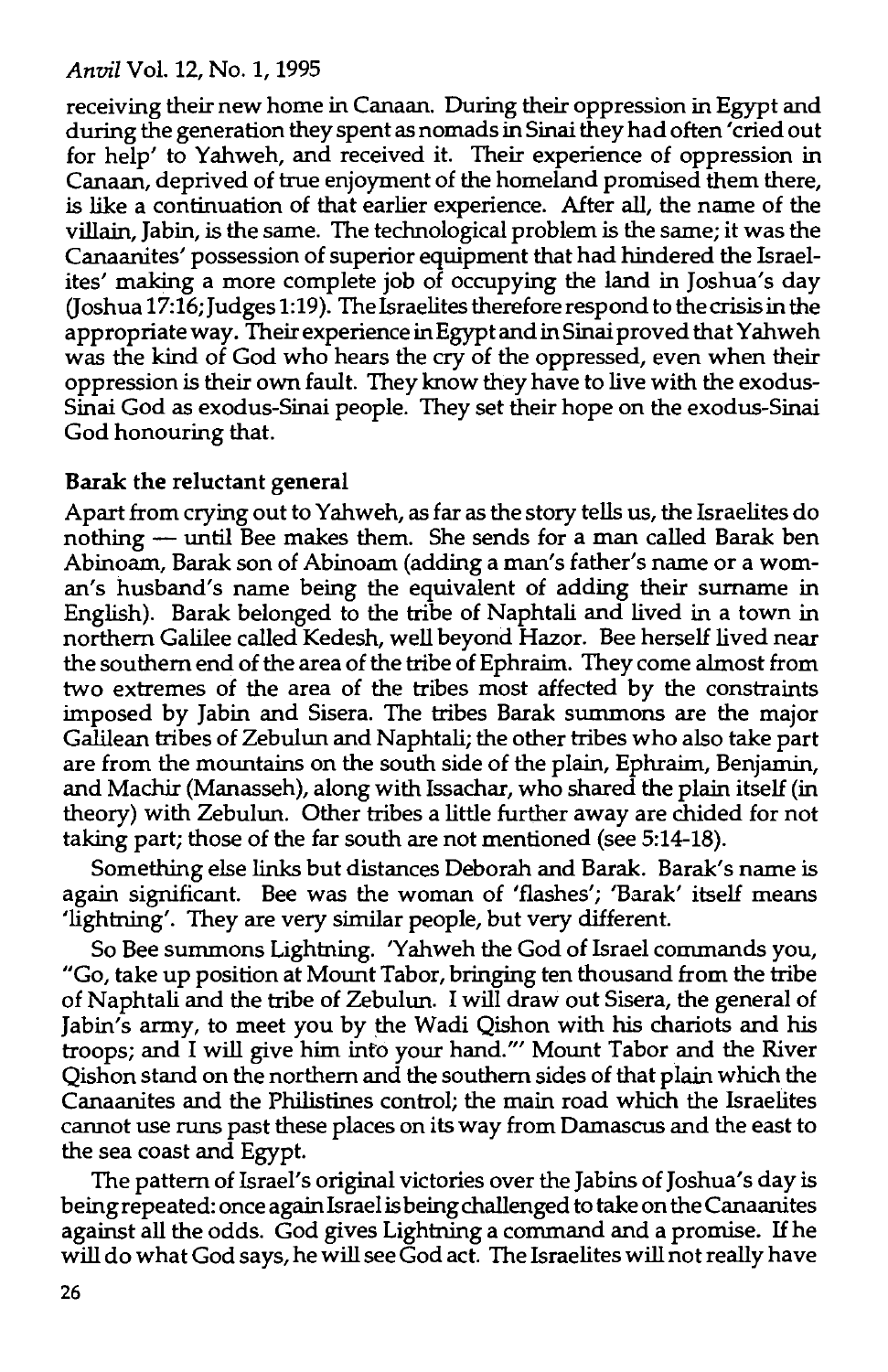to fight; all they will have to do is provoke Sisera to action and then receive the victory Yahweh simply gives them. Yet they do have to muster, march, and provoke. What God does could not come about without God acting; but it could not come about without the human army acting, too. Victory involves people and commanders offering themselves willingly and marching down from the mountains to the plain prepared to do battle, yet even their self-offering is a reason for praise of God (5:2, 9), presumably because even it reflects God's providence or inspiration.

Why summon Lightning in particular? I have this fantasy that this was exactly the question he asked. 'Why me?' Certainly his response is all of a piece with the way people like Moses, Gideon and Jeremiah responded when God summoned them. The last thing Lightning wants to do is take on a Canaanite army with 900 chariots which distinctly tip the balance of forces the Canaanites' way. Lightning does not wish to be cast into the macho role of the great military hero, especially when he can weigh up the odds. 'Why me? Why wasn't I fishing in the River Jordan when Bee's message arrived? Why wasn't the phone off the hook?'

So his fax back to Bee was, 'I'll only go if you come with me. You're the one who's thirsting for a battle, itching to indulge your reckless enthusiasm, at a moment when a bit of rational thought points in a quite different direction. I'm quite willing to keep my head down and wait till the Canaanites go away. I would really rather settle for a quiet life. But if I am to go, you must come too.' Barak wants to hide behind the skirts of the woman through whom God speaks; he is unsure whether God will be there if God's representative is not. God wants him to stand on his own, humanly speaking to stand on his own with God, in this sense to be a man. Lightning has God's skirt to hide behind; he does not need a woman's, even a woman who is the most remarkable leader/judge/prophet/poet he will ever see.

For of course it was not merely the message of a stinging, flashing woman. It was the message of Yahweh, who was capable of being somewhat macho from time to time, and who proposed to be the military strategist in the planned confrontation between Lightning and Sisera. 'If you will go with me, I will go; but if you will not go with me, I will not go,' Lightning had said. Moses had once said something along those lines, but he had been talking to God, the God who had of course promised to be with him (Exod. 3:12; 33:1-3, 12-16). It is Yahweh who is summoning Lightning. At least, Bee claims it is, though it must be said that we are not told that she was right. We are not told that Yahweh had spoken to Bee; this might be a macho woman's manipulating a peaceable man with her theology. If so, however, God strings along with Bee rather than siding with peaceable Lightning. Lightning wants to avoid becoming involved, but Bee will not let him, and God plays it Bee's way.

'I will certainly go with you,' she says. But she also has another word from Yahweh about the matter. His response was surely not peaceable but feeble. 'The path you are treading will not lead to your honour, because Yahweh is going to sell Sisera into the hands of a woman.' If Lightning insists on taking Bee with him as his lucky charm, it will be the lucky charm that gets the credit.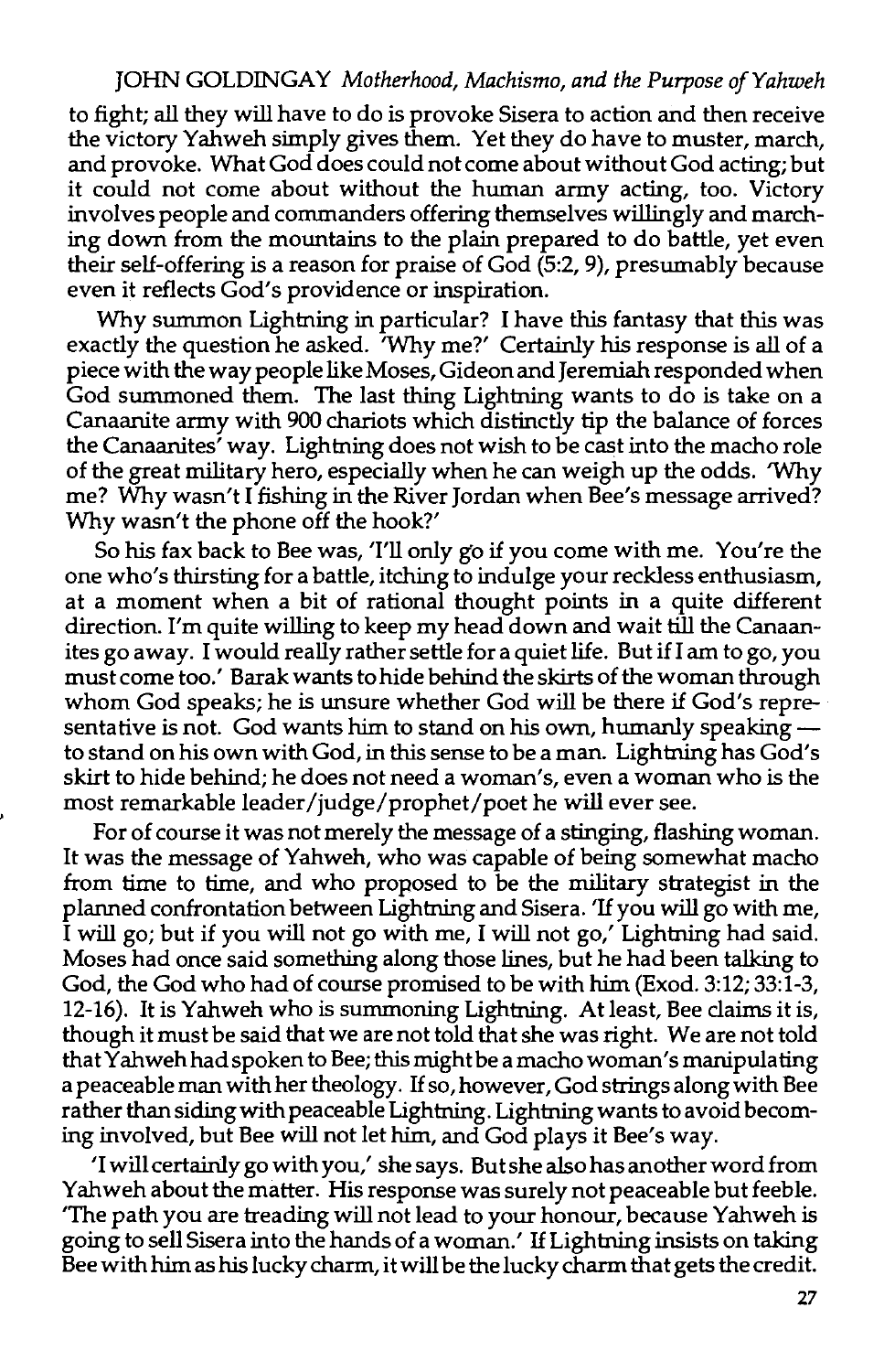At first sight that is all she seems to be saying. The reality will be more complicatedly humiliating.

## The battle at the Wadi Qishon

When Barak musters troops at Mount Tabor, Sisera is drawn by the bait. He and his forces with their 900 chariots gather on the other side of the plain. Bee urges Lightning to attack, promising that Y ahweh has gone on in advance of Lightning and has, in effect, already given Sisera into his power. If we are to take Bee's later poem literally, the way Yahweh does that is through a tumultuous storm which comes at just the right moment to even out the odds between the two armies (see 5:19-22).

There is a piece of theological poetic justice about this. The Philistine gods were gods who manifested themselves in weather phenomena. Dagon, for instance, who will explicitly appear in the Samson story and in the account of the covenant chest's adventures in 1 Sam. 5, was a god of lightning, which adds a further piquancy to that being the meaning of Lappidot and Barak. The implication is that the real God of lightning is Yahweh, who now manifests that by acting through such natural elements and enabling agents such as flashing Bee and Lightning himself to represent on earth the energy to which Dagon and his representatives can only pretend. The Canaanite goddess Anat was also associated with the stars and rain (which was believed to come from the stars); further, she was a warrior goddess. Y ahweh of course was neither male nor female, but/ and had characteristics which other peoples would ascribe to their gods or goddesses, certainly including control of stars and rain. Here the power which the Canaanites attributed to their warrior goddess is attributed to Yahweh and to Yahweh's warrior prophetess.

Sisera had mustered his forces by the Qishon Wadi. A wadi is a river which flows only when it has rained, especially in the desert where it will be just a dry cleft for most of the year. But when there is a storm (maybe a distance away in the mountains), for a few hours it can become a raging torrent. The Qishon does flow all year round as a harmless brook, but the storm evidently turned it into a flood. One of its effects was perhaps to make the Canaanite chariots undriveable. One way or another the result was not merely to even out the odds between the two armies but to put them in favour of the one which was not used to relying on such technology. The Canaanite chariot forces panicked and took unsuccessful flight for home; Lightning (who was evidently learning to overcome any reluctance to play the macho hero) led his forces in slaughtering them.

## Ya'el, and the downfall of Sisera and of Barak

The Canaanite commander showed himself made of wiser stuff than his troops (or so it seemed at first). The survivor is the person who can keep cool in a crisis and take rational action. Sisera abandons his chariot, which no doubt made him conspicuous as well as being no use when it rained, and disappears on foot in the direction of Lightning's own town, which was perhaps the last direction they would look for him. Near Kedesh, however,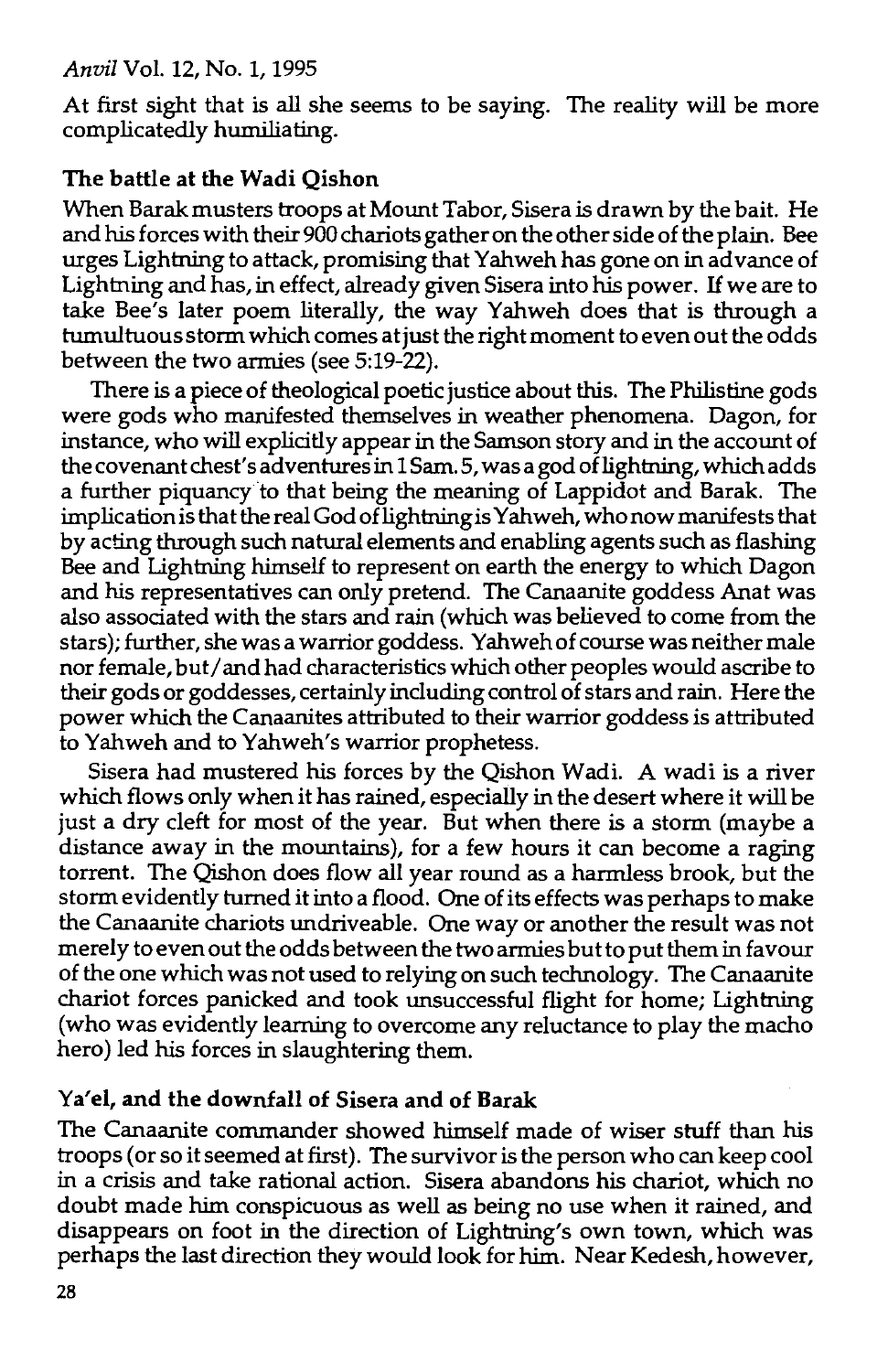was an industrial estate called Elon-bezaanannim which belonged to a tribe called the Qenites. Their name links them with Cain (Qain, as we might transliterate it), whose family 'made all kinds of bronze and iron' (Gen. 4:22). More recently they had become allies by marriage with the Israelites, through Moses's marriage to a Qenite. But a group such as the Qenites, like the modem Bedouin or Druze, survive by reading the political runes correctly and being on good terms with whoever is the power of the day, and still more recently they have become allies of Jabin. Given their expertise, they would be natural chariot suppliers and maintenance engineers. These technological experts have been the key to Sisera's success but are now in more than one sense the key to his downfall.

Among them is a woman called Ya'el, who in personality has some parallels to Bee and about whose position there are some ambiguities parallel to the ones which attach to Bee. She is 'wife of Heber the Qenite', according to the translations. So where is Heber when Sisera arrives? Perhaps the answer is that he had gone off with Sisera to run the chariot pit-stop services for his army, and is now on the run or dead like everyone else. But 'heber' is most often an ordinary word meaning 'company', and Ya'el may simply be being described as 'the woman who belongs to the Qenite group'. Whether or not she is a married woman, she resembles Bee in that she acts as an independent person.

When Sisera arrives at her home, expecting he is on friendly territory if these Qenites were his boss's chariot engineers (or at least were allies of Jabin), he has fled on foot the best part of fifty miles. Ya'el comes out to meet him and offers him an extraordinarily urbane and smooth welcome, in the circumstances. It is reminiscent of the welcome Abraham offered the three men on their way to Sodom, but that is not all. There is a wicked ambiguity about it. When an apparently unattached, certainly unaccompanied woman takes the initiative and invites a man into her bedroom, in any other context it would be the act of a seductress like the one who appears in Prov. 7. She, like Ya'el, might well be expected to offer a man refreshment and comfort, invite him to lie down and relax, reassure him that everything will be all right and that she will tell no-one of his visit  $-$  and then be the death of him, Proverbs says.

There is something else this points to. Ya'el's name, like others in this story, may be more than just a name. It means 'goat'. As well as its advice to avoid other women, elsewhere Proverbs gives a husband some positive hints about how to safeguard his marriage. He is to rejoice in his wife as a lovely deer, a graceful goat (5:19). In English comparing your wife to a goat would be an insult, and translations therefore use terms such as 'hind' or 'doe'. So it will give more the right impression if we call Ya'el 'Doe'. The term offers one or two more hints about Ya'el and her place in this story. It implies that she is an attractive woman; that is significant in the way the story unfolds. But further, 'goat' is also a title for another goddess, so in addition Ya'el reminds us of Shamgar ben Anat and his implicitly Canaanite faith.

Ya'el perhaps knows the predicament she is in. Whether she is an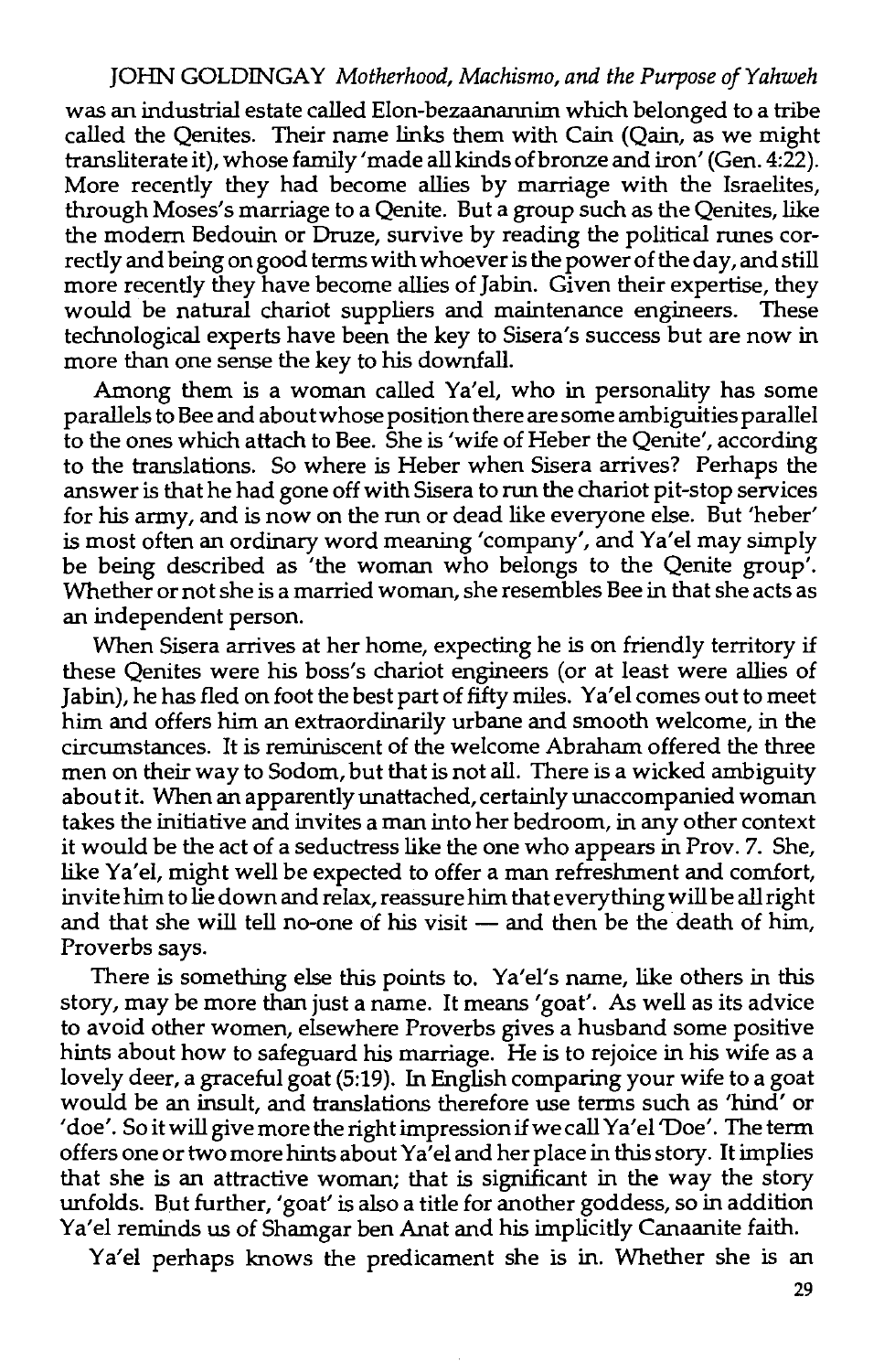independent Qenite woman with all the personal insecurity of that position at a moment like this (women in general, but independent women is particular, are often in personal peril in wartime), or the wife of a Qenite engineer whom the Israelites would have reason to view as a traitor, she belongs to a group who have backed the losing side. At this point (like Rahab in Jericho, as well as like Bee) she at least behaves like an independent woman, takes her destiny into her own hands, and acts in a way that brings Israel's victory to its completion in the death of Israel's enemy commander. Because she was a woman she won Sisera's confidence. He relaxed, and it cost him his life.

For like Lightning, Sisera no longer wants to be involved; he, too, has now had enough of playing the macho hero. He was physically exhausted, but when he lets himself fall very deeply asleep it is as if he also wants to contract out of life for a while, though probably not for as long as he ends up doing. Perhaps he knew that a nomadic group like the Qenites were committed to the practice of hospitality: in the desert a mutual commitment to hospitality can mean the difference between life and death. He thought he knew he could trust Ya'el. But perhaps Ya'el knew what this nomadic commitment to hospitality could mean for a woman (see the unsavoury stories in Gen. 19 and Judges 19) and is at this point, too, ready for a little role reversal.

She gets together her woman's weapons - gentleness and considerateness, cooking and hospitality, courage and unscrupulousness, a tent peg and a hammer (it was apparently a woman's job to erect the tent), and drives the tent peg through Sisera's skull as he sleeps. He must have been deeply asleep indeed; she must have used very violent force in an act which matches or even exceeds the grotesqueness of Ehud's (3:20-22). Ya'el the Qenite joins Shamgar the Canaanite (see 5:6) in the roll of honour of those who may have acted for themselves but who consciously or unconsciously also acted to free Israel. She is a deliverer, too.

Sisera's convulsions are barely over when Lightning arrives at the encampment, just too late if he now wants to play the hero and realize his destiny of being another Othniel (3:9-10). Ya' el had had no such hesitations. She now struts out boldly to tell Lightning where he can find the object of his search, and conducts him to the tent to behold the great general pathetically impaled. 'The road on which you are going will not lead to your glory,' Bee had said, 'for Yahweh will sell Sisera into the hand of a woman.' It is doubly true, and more literally true than either of them had guessed. Even if there is no suggestion that she consciously acts for Yahweh's sake, God's work is apparently done through her, and her achievement is to be long celebrated (5:24). Sisera and Lightning have both fallen to a deceptive lone foreign assassin. Sisera's last words were, 'If anyone asks if there is a man here, say "No".' They were ironic words, with regard to himself and Lightning, who arrives just in time to view the body. Lightning reminds us of Inspector Morse's assistant (or Sherlock Holmes's), only there as foil to the great man (in this case the great woman), or even reminds us of Ehud' s pathetic minders (3:24-25). Sisera's death is not Barak's victory but his defeat and humiliation.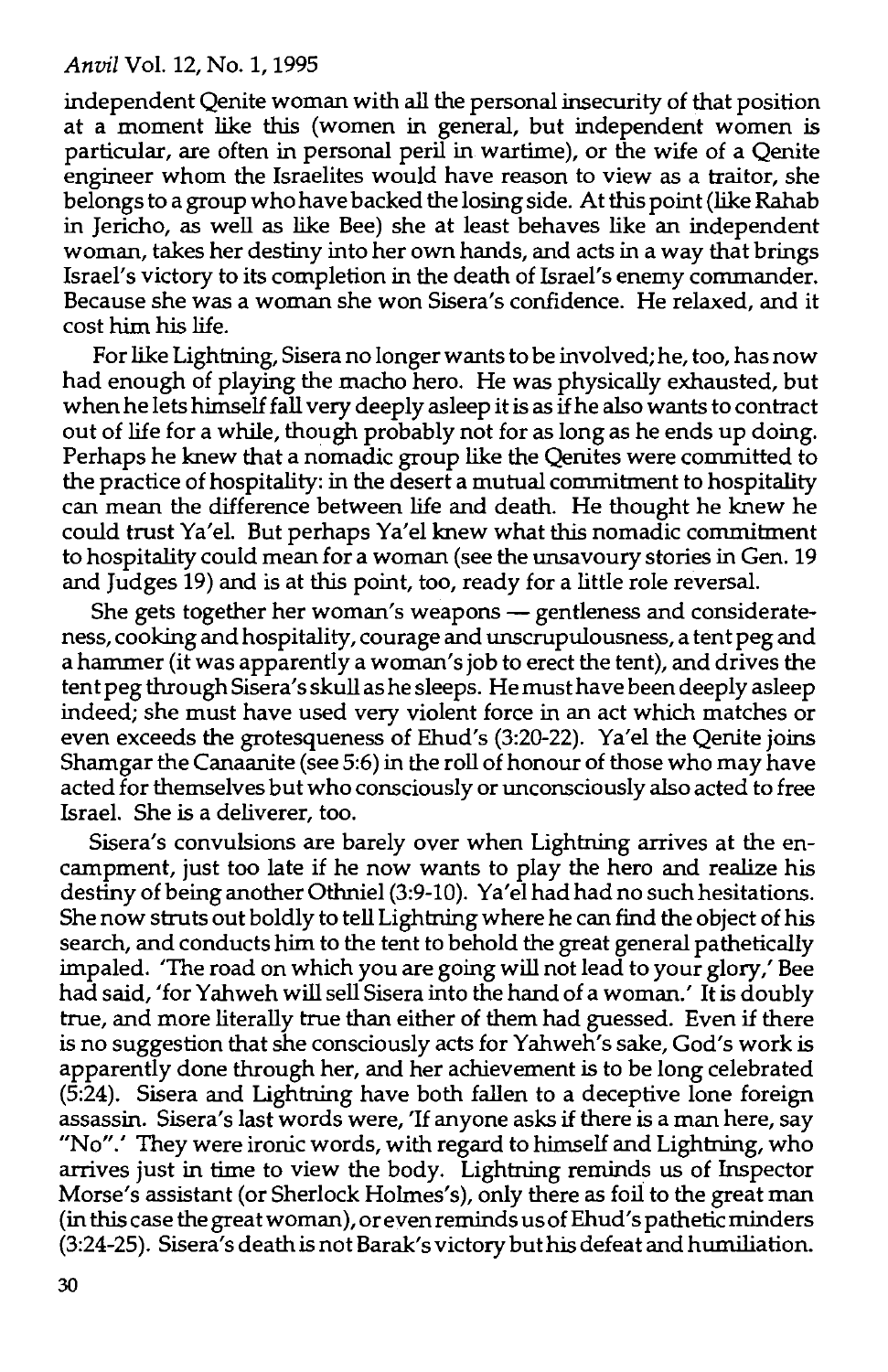#### Sisera's mother and her homely violence

May Ya'el's achievement be long celebrated, says Bee. 'So may all your enemies perish, Yahweh' (5:31). Thus, like Sisera, impaled on a tent peg and convulsed? Bee remains macho and bloodthirsty to the end. Alongside the blessing on Ya'el, member of a clan which would have been pulled both ways by this battle because of its association both with Israel and with Jabin, is the terrible curse on Meroz (5:23), apparently a Canaanite village which also had an association with Israel but supported Sisera at the crucial moment.

Did God answer those prayers, and approve them? The text is silent about that, as it was silent about whether the actual battle came about by Bee's initiative or by Yahweh's. Ya'el is in Scripture (so the prayer for her to be long celebrated is granted) but her story is not read (so it is not). It is not merely that the Church has tended to prefer men's stories in Scripture, though that is so. It is that the violence of stories such as Bee's and Ya'el's, or Ehud's and Shamgar's, makes us feel uncomfortable. It faces us with the fact of violence within ourselves, which we prefer to avoid. But it also seems at tension with the sense expressed elsewhere in scripture that the solution to violence issues from letting it be done to oneself, not doing it. Lightning is the sad figure in this story, but also an authentic one.

Perhaps the point is subconsciously made by the little vignette with which Bee's song closes. She imagines the scene back in Sisera's home town, in his villa. It is a garrison town and they are a military family. They know what it is like to psych themselves up for war, to send the men off to battle not sure how many will return or with what horrendous injuries. When they are away, everyone is jumpy and the tension builds as the time passes. No-one relaxes.

As a senior military commander Sisera would have a house in a commanding position in Haroset, a position designed to catch the breeze in summer but also thus offering a vantage point over the area around. His mother paces the floor as the time goes on and they ought to be receiving some news. She peers through the wooden lattice which bridges the stone window openings, again designed to get maximum benefit from the breeze without losing privacy, and itself indicating that this is a rather fancy villa in Upper Haroset. Her son seems a long time, he and his men.. She and her household staff keep their spirits up by discussing the good reasons that may have delayed the men, but their words do not convince us, and perhaps did not convince them. Her villa is her prison as well as her home; she dare not move away from the telephone lest the call comes. As the iron chariots had stuck in the marsh and become worse than useless to their men, so the summer villa has become a prison on the way to being a backwater to its women.

Lightning has no escape from his man's role, and she has no escape from her woman's role, though like him, in the end she has entered into it enthusiastically. Behind every powerful man is a mother.... It involves her in something of a betrayal of her own sex. Why is there no sound of a returning chariot? It must be because they have won such a stupendous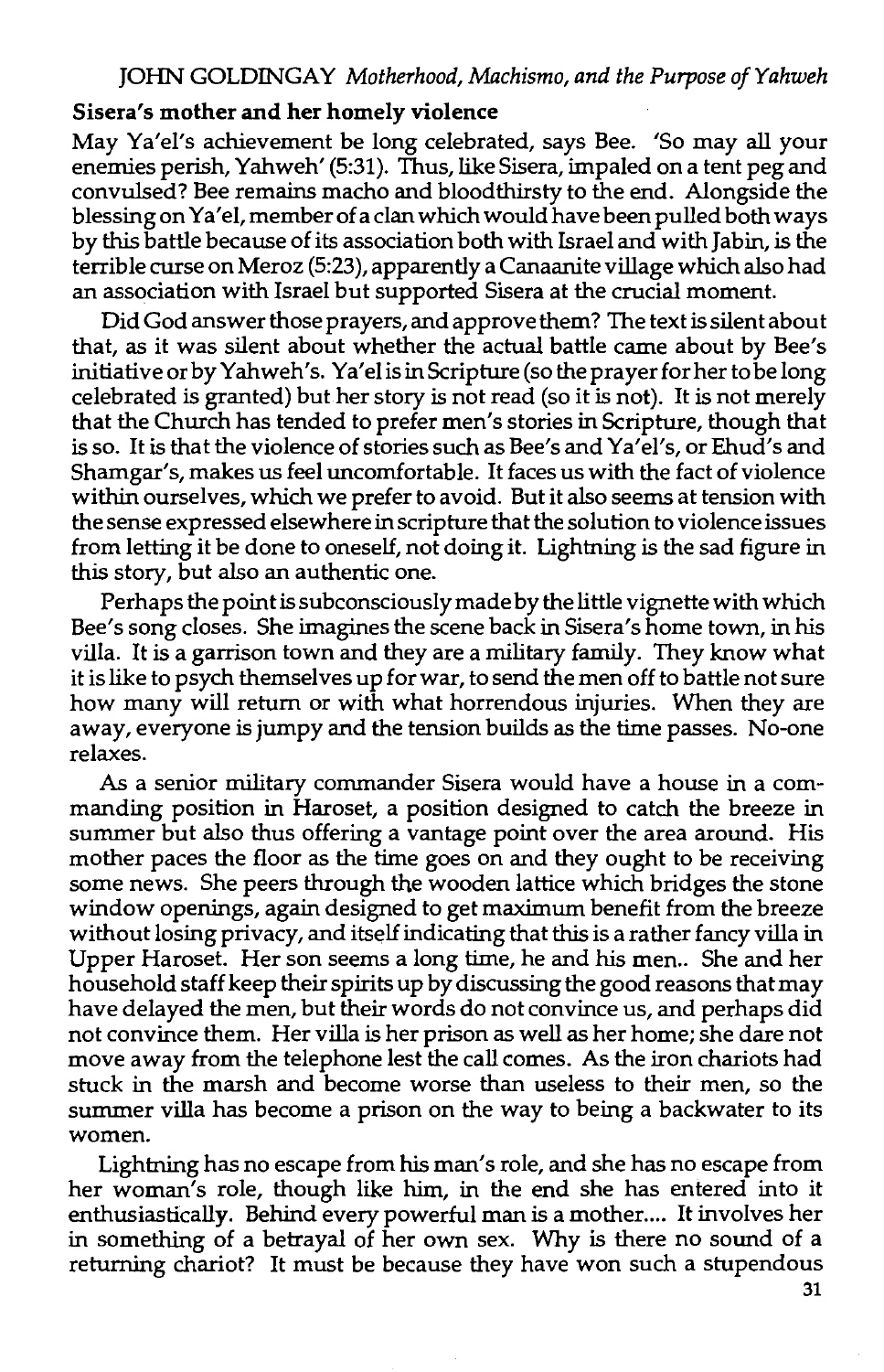battle against those pathetic, primitive Israelites that they are working overtime dividing up the plunder. Like someone looking forward to the return of her son from a business trip abroad, she wonders what he will bring her as a souvenir: some nice native embroidery? But she thinks not just of the materials but of the people and imagines his forces embarrassed by choice among the young Israelite girls. Rape and pillage is what war is about, and she is quite happy about that as long as the Canaanites are winning. Her musings are ironic, of course, and so is the description of her staff, her 'very wise' ladies-in-waiting. They are not wise enough to recognize that the power balance has changed or to guess that womanhood has been Sisera's downfall rather than vice versa. The kind of motherhood that Bee embodies and that Ya'el embodies in active ways is also the kind that Sisera's mother embodies in a more passive way, a violent motherhood that will now grieve at what other mothers have done to her son. The returning army will bring her not embroidery but sackcloth.

Issues concerning oppression and deliverance have been resolved for a while. Questions about community relationships and family happiness remain. Even Jabin is to some degree a victim. It was God who had sold Israel to him in the first place, using him to achieve the divine purpose, and now has overpowered Jabin. Perhaps Jabin now wants to avoid being involved, like Lightning and Sisera; there must have been some reason why he avoided fighting, as Lightning wanted to, and left the task to Sisera who had more taste for such activity. But for a leader in a position like his there is no escape until the Israelites have destroyed him (4:23-24). Like his commander he will find the only escape is death.

## Political questions, personal questions, and the activity of Yahweh

Bee's story and Bee's song concern some political, military, and historical questions, and some personal questions about what it means to be a man or a woman. The story began (4:1-3) the way we might expect a story about Israel's adventures in the judges period to begin, but as it unfolds it changes the agenda and subverts our expectations of such a story. It comes to be about Israelite power and Canaanite oppression, but also about women's power and patriarchal oppression. It is typical of Scripture that it interweaves these concerns: historical issues are determined through people coming to terms with who they themselves are, and people discover who they themselves are through their involvement in historical events. The crucial events are as much the ones that take place in the privacy of Ya'el's home as the ones that take place on the battlefield where the business remains unfinished.

Bee's story and Bee's song affirm the significance of Israel's activity in history, Yahweh's activity with Israel which makes their victories possible, and women's activity in a men's world. But it does that in an ambiguous and ironic way.

How is God's purpose realized in the world? Through kings like Jabin who are involved in the fulfilment of God's purpose all unbeknown to themselves, in ways they enjoy and in ways they wish they could escape.